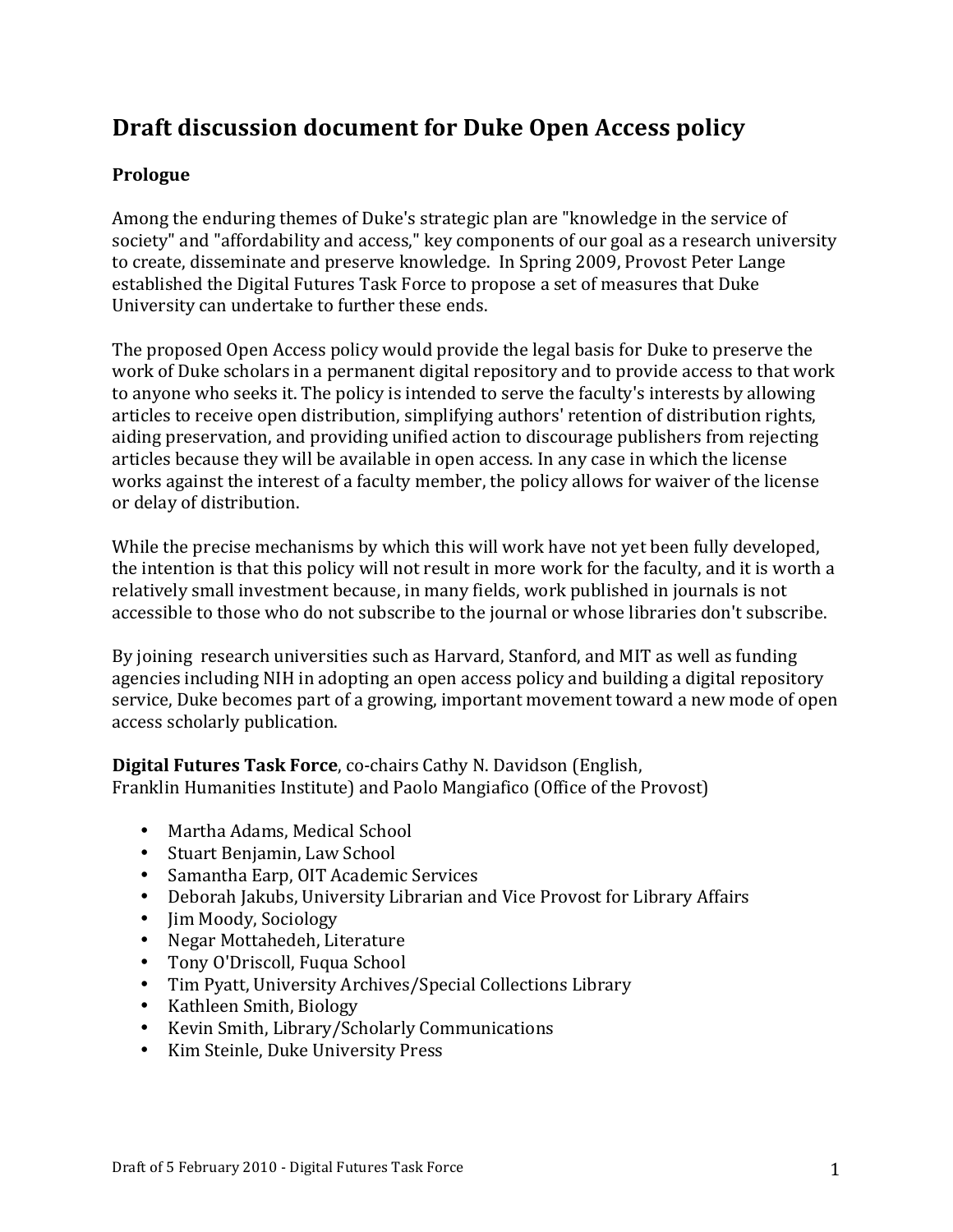### **Policy Text**

The Faculty of Duke University is committed to disseminating the fruits of its research and scholarship as widely as possible. In addition to the public benefit of such dissemination, this policy is intended to serve faculty interests by promoting greater reach and impact for articles, simplifying authors' retention of distribution rights, and aiding preservation. In keeping with these commitments, the Faculty adopts the following policy.

Each Faculty member grants to Duke University permission to make available his or her scholarly articles and to reproduce and distribute those articles for the purpose of open dissemination. In legal terms, each Faculty member grants to Duke University a nonexclusive, irrevocable, royalty-free, worldwide license to exercise any and all rights under copyright relating to each of his or her scholarly articles, in any medium, and to authorize others to do so, provided that the articles are not sold. The Duke faculty author remains the copyright owner unless that author chooses to transfer the copyright to a publisher.

The policy will apply to all scholarly articles authored or co-authored while the person is a member of the Faculty except for any articles completed before the adoption of this policy and any articles for which the Faculty member entered into an incompatible licensing or assignment agreement before the adoption of this policy. The Provost or Provost's designate will waive application of the license for a particular article or delay access for a specified period of time upon written request by a Faculty member.

To assist the University in distributing the scholarly articles, each faculty member will make available, as of the date of publication or upon request, an electronic copy of the final author's version of the article at no charge to a designated representative of the Provost's Office in an appropriate format (such as PDF) specified by the Provost's Office. The Provost's Office will make the article available to the public in Duke's open-access repository. In cases where the Duke license has been waived or an embargo period has been mutually agreed, the article may be archived in a Duke repository without open access for the period of the embargo, or permanently in cases of waiver.

The Office of the Provost, in consultation with the Executive Committee of the Academic Council, will be responsible for interpreting this policy, resolving disputes concerning its interpretation and application, and recommending changes to the Faculty from time to time.

The Faculty calls upon the Library Council and Duke University Libraries to develop and monitor a plan for a service or mechanism that would render compliance with the policy as convenient for the faculty as possible.

The policy and service model will be reviewed after three years and a report presented to the Faculty.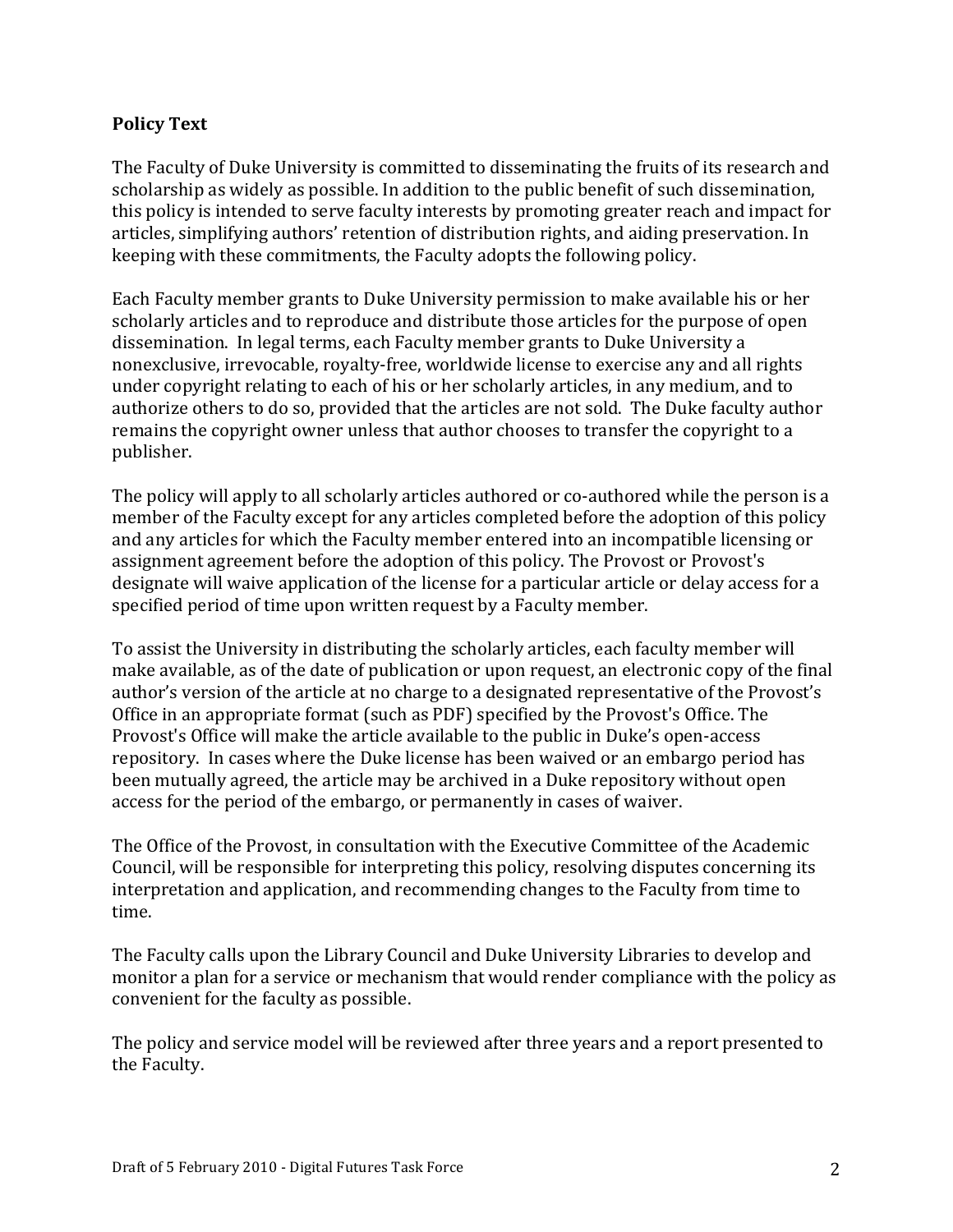# **Additional background info / FAQ**

## **Benefits of open access and an institutional repository**

## • **How does this benefit faculty authors?**

- o Repeated studies indicate that scholarly articles that are available in open access form are downloaded and cited more often than articles published only in subscription-based journals, and that citations occur more quickly than with a traditional publication cycle
- o Duke will provide persistent storage of and access to a digital copy of your work, ensuring that it will continue to be available to readers even if access is no longer possible through the original publisher's online service.
- o You will have a persistent web address for each of your articles that can be used for citing your work, and that you can use for links in academic or personal web pages and social networking sites, and which can be e-mailed to colleagues who want to read your work. This will save the labor of repeated scanning and file management. The web page at Duke that this address points to will have a link to and citation information for the original article on the publisher's site as well as an archival copy in the Duke repository that will be accessible to those who do not have subscription access to the published version.
- o Research funding mandates are becoming more common, and pending federal legislation would vastly increase the numbers of funded research works for which open access will be a requirement. A license given to Duke will allow the university to make the process of fulfilling these mandates much easier for individual authors.
- o Because Duke will hold a cumulative license in the scholarly works of its faculty authors, the university will be able to negotiate directly with publishers on behalf of covered authors. This can make the process of publication and open access deposit much easier.

(see comment on the success of this process at Harvard at: http://blogs.law.harvard.edu/pamphlet/2009/07/28/publishers-cooperating-withthe-harvard-oa-policy/)

### • **How does this benefit Duke?**

- o Using the opportunities provided by the Internet and digital technologies to improve access to the scholarly work produced by Duke faculty helps the university fulfill its fundamental educational mission
	- Specifically, greater access to scholarship serves the strategic goals of greater international impact and collaboration. Such access can also foster and facilitate greater interdisciplinary collaboration and enhances university's goal of using knowledge in the service of society.
- o By creating a university-managed repository of scholarship at Duke, the University can showcase the work of its faculty across disciplines without interfering with the normal interests and expectations of each individual author.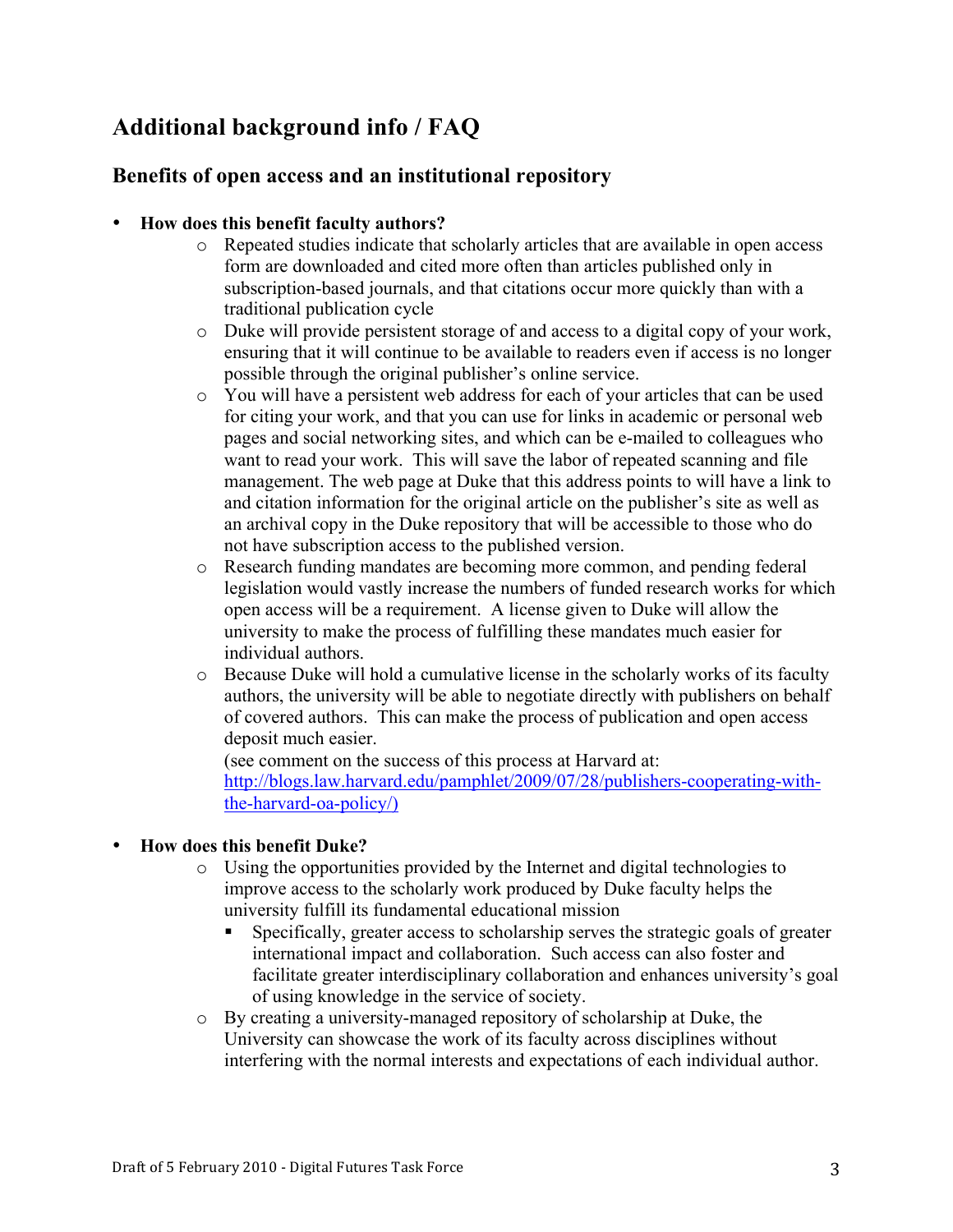#### **Benefits for the academic researcher:**

 1. increase the visibility of your research findings, your work is easier to disseminate, easier to find and easier to read

 2. make it easier to manage your list of publications on your personal website and your organization's website

 3. give you a place where your scholarly works are permanently stored, whether they are a PDF of a journal article, a Microsoft Word document of a technical report, a Microsoft PowerPoint file of a conference poster, a JPEG file of a photograph, an audio file of a musical performance or a video file of a speech

 4. enable a simple web address to your piece of work that can be cited in subsequent works or easily refer other interested parties too

 5. make possible easy access to materials previously only available in print e.g. theses, dissertations

 6. give an indicator of the impact your research is having in your field, help identify who is reading your work (or at least from where they are accessing it) and encourage impact to be more related to the merit of your work and not the name of the journal in which it is finally published

 7. offer new opportunities for publishing your works e.g. as part of a virtual journal, for others to comment on your work and provide feedback

 8. encourage others to do the same, so you can easily find and read the work of your colleagues and others

9. make it easier to keep abreast of the latest research findings (certainly within the University)

 10. for those working in a fast-moving field e.g. computer sciences or electronics, enable quick and dated dissemination or your research findings, which could establish prior discovery

11. have a safe, backed-up and secure place to store your scholarly works

 12. have an organized single point of reference for your work, accessible 24/7, readable from any web-enabled device (Windows PC, Apple MAC, PDA, mobile phone), from work, from home, while you are abroad at a conference etc.

 13. reduce your workload associated with managing your portfolio of scholarly works (or at least not add to it)

 14. improve your understanding of copyright, make you aware of your rights and maximize the return of your efforts

 15. meet and manage the requirements of funding bodies with respect to disseminating your research outputs and ensure you can confidently tick this box on new funding applications

#### **Benefits for research administrators, research managers, librarians, and senior academic staff, Heads of Faculty/School:**

16. provide new opportunities for the archiving and preservation of valuable digital works

 17. provide meaningful reports on scholarly work, which can act as a barometer of research activity in a particular field, help to identify trends and inform managers involved in strategic planning

 18. provide timely alert messages on latest submissions which can increase awareness and responsiveness of support functions and managers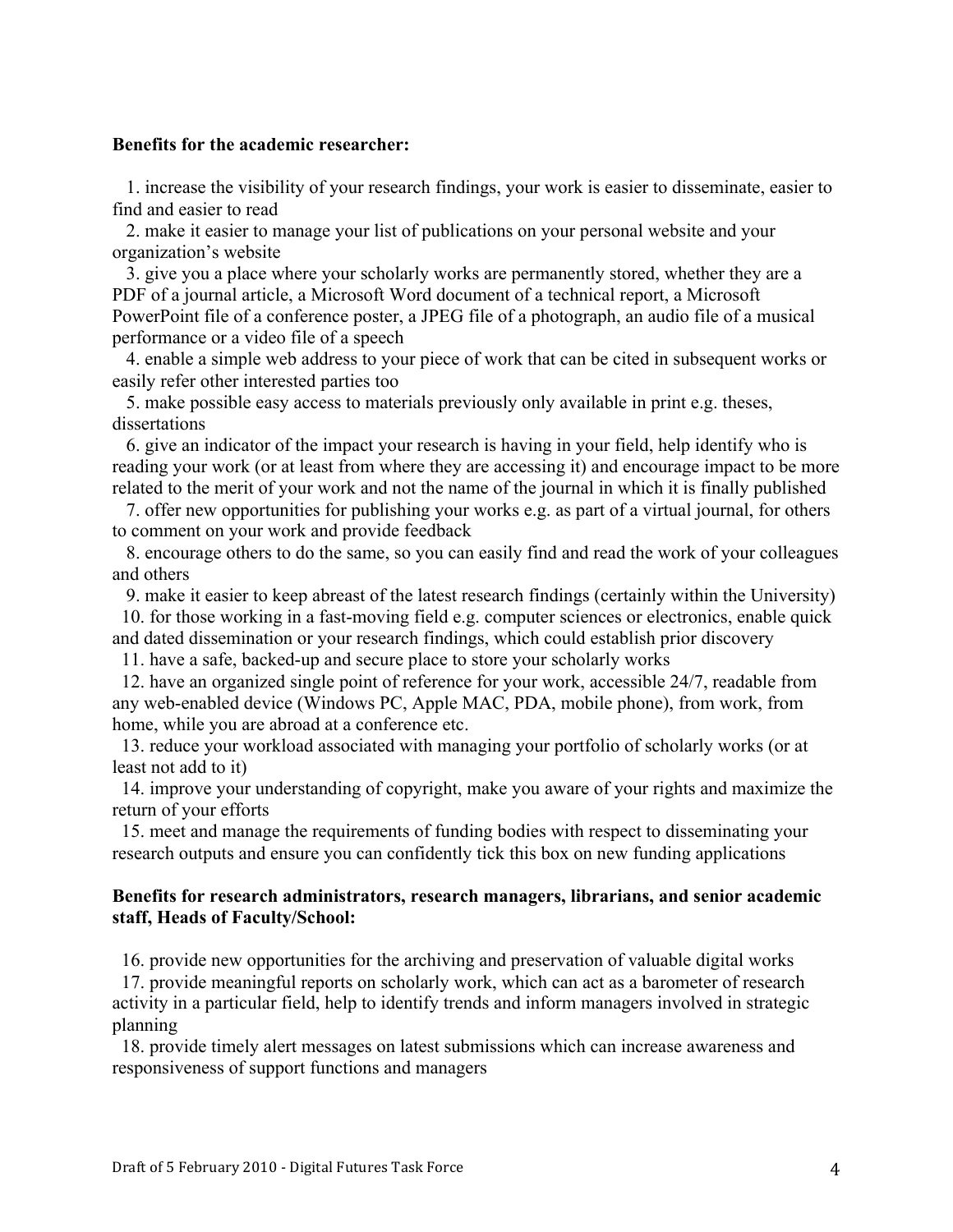19. facilitate cross-boundary research, by cataloguing scholarly works according to the subject material and not (solely) the affiliation of the author

20. reduce duplication of records and inconsistencies in multiple instances of the same works

 21. reduce some of the mundane activities of managing digital collections by automating common tasks and harvesting information from other sources

### **Benefits for the University (and its component parts):**

 22. demonstrate to its employees, in particular the academic community, that individuals and their work are valued, by supporting mechanisms that reduce workload and maximize the benefits to them of their efforts

 23. provide a reference point for scholarly works that can interoperate with other systems and maximize efficiencies between them by sharing information

24. increase the visibility, reputation and prestige of the institution

25. improve the accuracy and completeness of the institution's record of scholarly works

 26. ease the management of an institution's intellectual property rights by raising awareness of copyright issues and facilitating the recording of relevant rights information

 27. provide a resource of information for a 'shop window' or marketing tool to show others how the institution is making a difference, this would act to entice staff, students and funding

 28. act as a tool to support externally and internally driven audits of research activity e.g. annual reviews, accreditation

 29. reduce total cost and risk of ownership, in particular incurred by an institution's component parts who might be supporting equivalent services locally (or at least allow local resource to be allocated to alternative activities)

 30. offer greater flexibility and integration than other mechanisms of disseminating scholarly works (e.g. disparate independent system/websites) with more coherent security and preservation of digital materials

 31. contribute to the mission and values of an institute, in terms of openness, freedom-of-speech and equality-for-all

## **Benefits for the global community:**

32. assist research collaboration through facilitating free exchange of scholarly information

33. aid the public understanding of research endeavors and activity

34. reduce costs (or at least allow their reallocation) associated with publisher subscriptions

[Adapted from http://www.irproject.manchester.ac.uk/about/businesscase/index.html]

## **Is this policy unique?**

• No. The faculty at Harvard University, as well as at Stanford, MIT, Boston University and others have adopted similar policies. The language in this document draws heavily from similar policies adopted over the past two years by these institutions.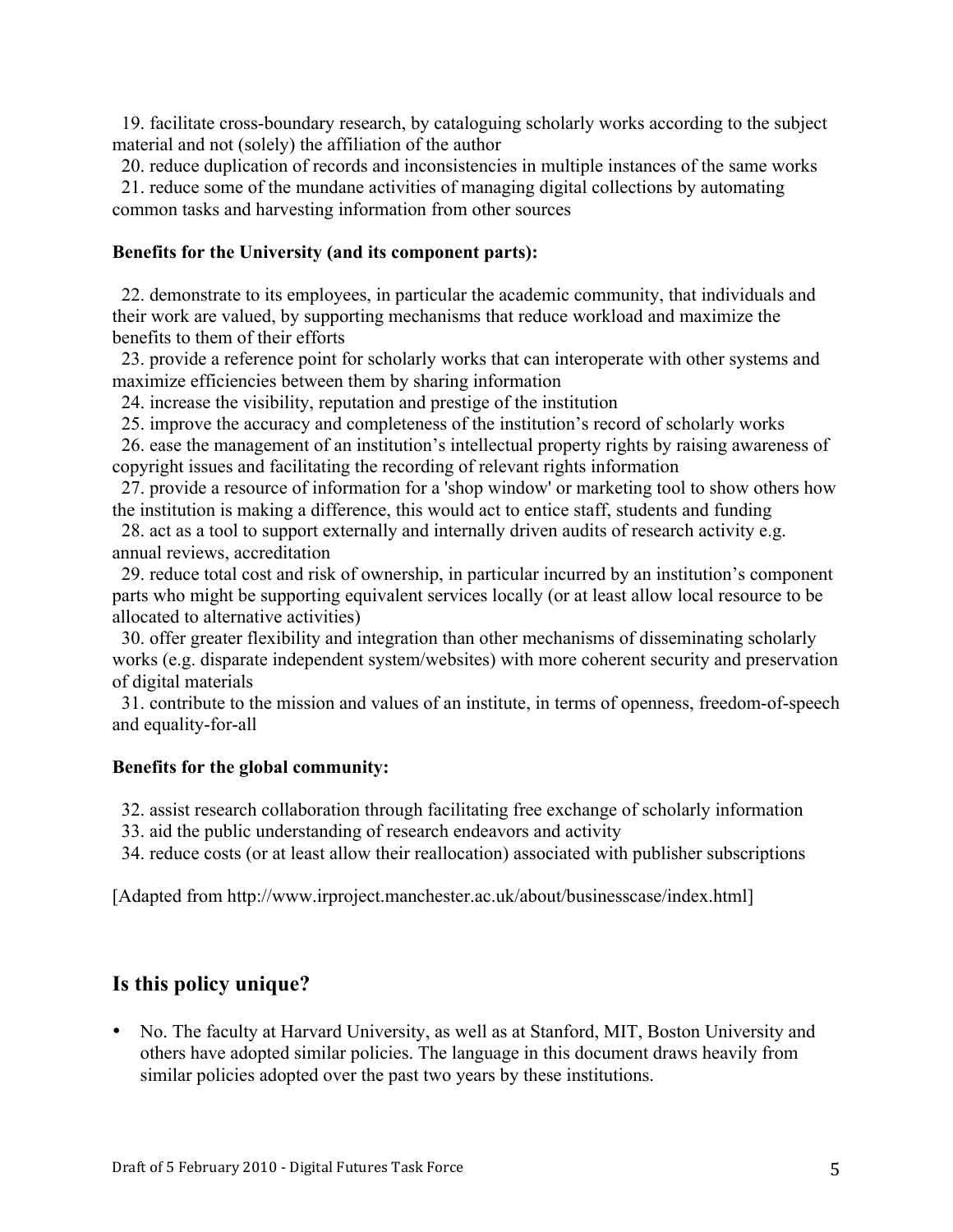- Research funders are supporting such efforts as well. For instance, the National Institutes of Health now require posting of articles derived from research they fund in the open-access repository; and the Howard Hughes Medical Institute (HHMI) as well as the Wellcome Trust require any scholarly articles on research they fund to be made openly accessible. A bill now going through the US Congress, the Federal Research Public Access Act , would require that US Government agencies with annual extramural research expenditures of over \$100 million to make manuscripts of journal articles stemming from research funded by that agency publicly available via the Internet. The manuscripts will be maintained and preserved in a digital archive maintained by that agency or in another suitable repository that permits free public access, interoperability, and long-term preservation, such as the one being developed at Duke. The law would require that each manuscript be freely available to users without charge within six months after it has been published in a peer-reviewed journal.
- A list of the many institutions and funders that already have similar policies can be found here: http://www.eprints.org/openaccess/policysignup/

## **Impact of the policy**

- **Is the university taking the rights to my writing?** 
	- o No. The Open Access Policy grants a limited nonexclusive license to Duke. You still retain ownership and complete control of the copyright in your writings, subject only to this prior license. You can exercise your copyrights in any way you see fit, including transferring them to a publisher if you so desire. (However, if you do so, Duke would still retain its limited license to archive and distribute the article from its repository. Also, if your article arises, in whole or in part, from NIH-funded research and was accepted for publication after April 7, 2008, you must retain sufficient rights to comply with NIH's Public Access Policy.)

### • **What will Duke do with the articles it has license to?**

 $\circ$  Duke has set up a repository called DukeSpace to make available the scholarly articles provided by its faculty members. This repository has the institution of Duke University standing behind it to ensure its availability, longevity, and functionality, to the extent technologically feasible. The repository will be backed up, mirrored, and made open to harvesting by search services such as **OAIster** (now part of WorldCat) and Google Scholar.

Through the transferability provision, Duke may further allow others to distribute the content, provided that the articles are not sold. For instance, faculty at other institutions could be given permission to make copies for free distribution directly to their students. However, Duke does not have—and cannot grant to others—the right to sell the articles or to sell a book containing the articles.

#### • **So who owns the copyright in articles I write**?

 $\circ$  You, as the author of the article, own copyright in it until and unless you sign that copyright over to a publisher. The license to Duke is not an "assignment" or transfer of copyright. It is just permission from you, as the copyright holder, to Duke to make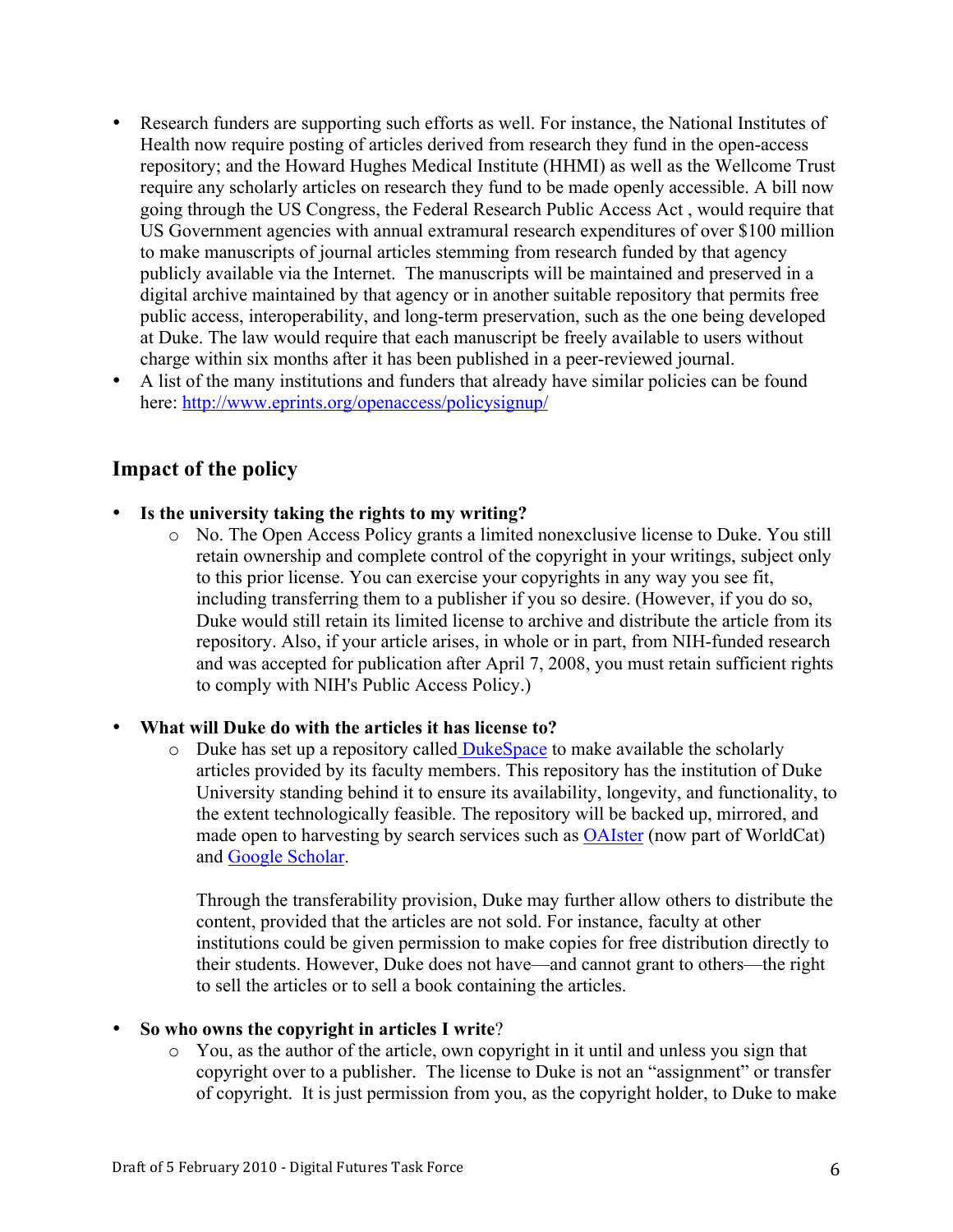a certain specified use of your work. This license arises immediately for all scholarly articles written while a faculty member at Duke after the effective date of the policy; if you do sign your copyright over to a publisher, the limited license granted prior to that "assignment" remains with Duke.

#### • **What does it mean to say this is a non-exclusive licenses**?

o "Non-exclusive" means that the permission you give Duke to put you work into DukeSpace does not prevent you from giving permissions to others, including publishers, to also exercise some or all of the rights you hold as the copyright holder. What you do with your work, or allow others to do with it, remains your decision.

### • **Can others distribute my work, for instance, placing it in a course pack?**

o Only a party with appropriate rights can license an article for use in a course pack. This policy grants Duke the right to license such uses, so long as the course pack was not sold, so that others (and yourself if you otherwise transfer copyright) could get permission from Duke for free use of your articles in course packs. Alternatively, others (and you) could continue to get permissions from the publisher, typically by paying royalties to the publisher, if desired. To take another example, Duke also could authorize others to make your articles available online (for example, in another repository), provided that they were not sold. Of course, no one would be able to sell your articles without getting permission from the appropriate rights holder, whether that is you or a publisher to whom you have assigned such rights.

#### • **Can my articles be used to provide search or other services by companies such as Google or disciplinary repositories?**

- o Yes, consistent with the goals of open access and ensuring wide visibility and availability of scholarly articles, the license allows Duke to enable both commercial and nonprofit entities to use the articles to provide search or other services, so long as the articles are not being sold. For instance, the license allows Duke to enable the articles to be harvested and indexed by search services, such as Google Scholar, so that they can more readily be found, and to be used to provide other value-added services that don't involve charging for access to the articles themselves. Duke also could authorize use of the articles in a commercial service that provides information extracted from the articles (but not the full text itself), such as bibliographic data or citation lists.
- **Will Duke be able to take advantage of future changes in technology to provide open access to the articles?** 
	- o Yes, if new technological means of distributing or making the articles available evolve during the lengthy term of copyright, the license is intended to give Duke the flexibility to use those means to advance the purposes of the policy, provided always that the articles are not sold.

### • **What kinds of writings does this apply to?**

o Only scholarly articles. Using terms from the Budapest Open Access Initiative, faculty's scholarly articles are articles that describe the fruits of their research and that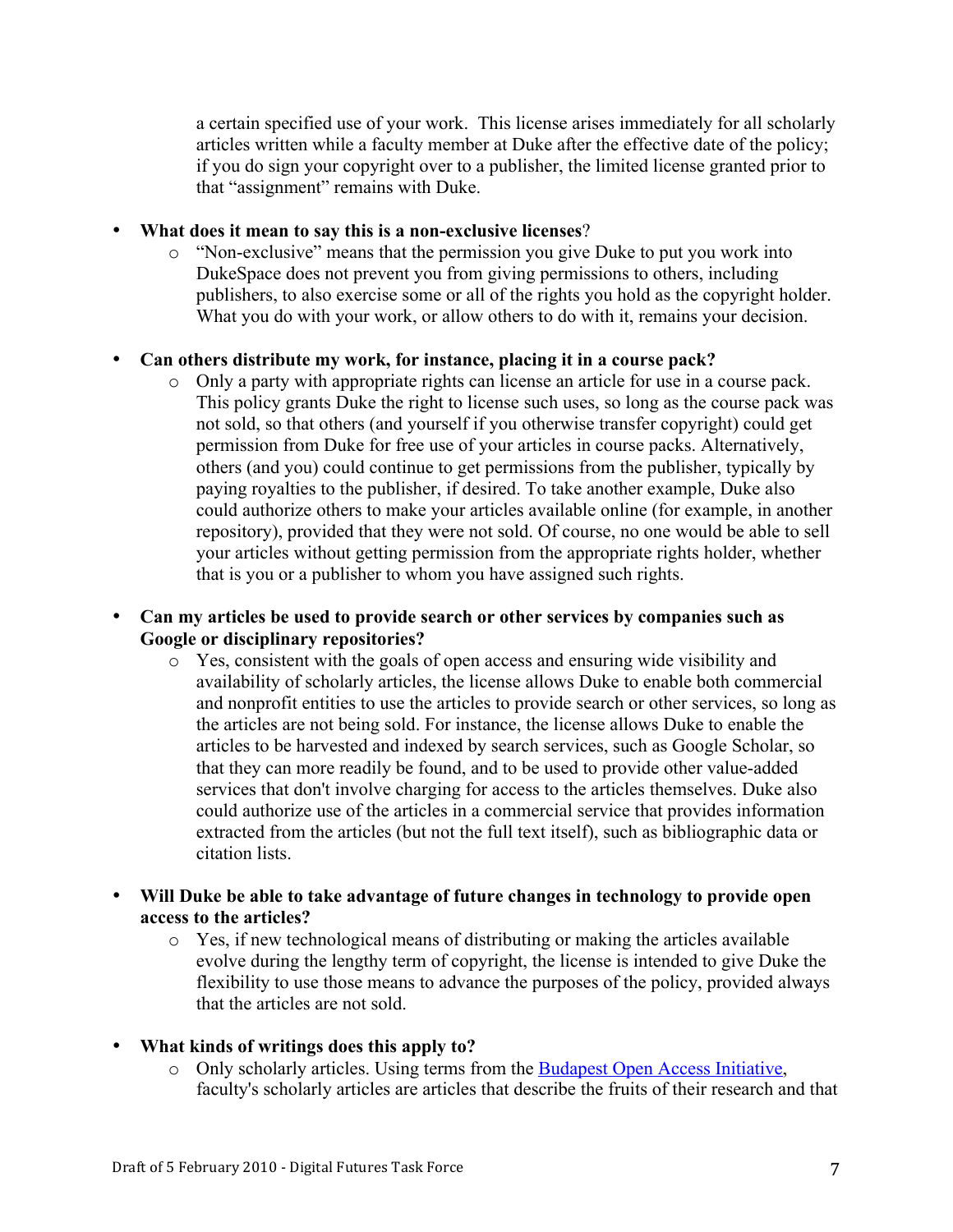they give to the world for the sake of inquiry and knowledge without expectation of payment. Such articles are typically presented in peer-reviewed scholarly journals and conference proceedings. Many of the written products of faculty effort are not encompassed under this notion of scholarly article: books, popular articles, commissioned articles, fiction and poetry, encyclopedia entries, ephemeral writings, lecture notes, lecture videos, or other copyrighted works. This is not to denigrate such writings. Rather, they are generated as part of separate publishing or distribution mechanisms that function in different ways and whose shortcomings, if any, the present policy does not and is not meant to address.

#### • **Does the policy apply to articles I wrote before the policy was adopted?**

o No, it doesn't require that you deposit any articles that were completed before the policy was adopted, nor any articles for which you entered into an incompatible publishing agreement before the policy was adopted. If you wish to deposit articles written prior to the adoption of the policy, you are welcome to do so, provided that you retained the right to make your articles available in this fashion when you signed any publication agreements regarding them. Of course, the policy also does not apply to any articles you write after leaving Duke.

### • **Does the policy apply to co-authored papers?**

 $\circ$  Yes. Each joint author of an article holds copyright in the article and, individually, has the authority to grant Duke a non-exclusive license. Joint authors are those who participate in the preparation of the article with the intention that their contributions be merged into inseparable or interdependent parts of the whole. If coauthors disagree about making the article available for open access via Duke's repository, the opportunity to waive the license (opt out) is available.

### • **Will this policy harm the journal publishers?**

- o There is no reason that it should. The policy allows each author to decide where to publish his or her work and how to accommodate the requirements of a chosen publisher. Many publishers already permit authors to archive the final author's manuscript in an institutional repository like DukeSpace. A sample publication contract that permits this, used by a Duke University Press journal, can be found at http://library.duke.edu/blogs/scholcomm/wp-content/uploads/2007/02/dukepubk.pdf. If a publisher wants the release of an open access copy of the author's final manuscript delayed for 6 month or a year so as not to undermine subscription sales, this policy can accommodate that embargo. Finally, if a publisher absolutely objects to the license granted to Duke, the license will be waived upon request of the faculty author.
- **What if a journal publisher refuses to publish my article because of this prior license?** 
	- o This should be an uncommon problem; according to a 2008 survey, between 70 and 80% of journal publishers already allow authors to deposit articles they publish in an institutional repository.<sup>1</sup> If your publisher objects, however, you have a number of

&&&&&&&&&&&&&&&&&&&&&&&&&&&&&&&&&&&&&&&&&&&&&&&&&&&&&&&

<sup>&</sup>lt;sup>1</sup> The study, by The Publishing Research Consortium, an industry "think tank," can be found at http://www.publishingresearch.net/documents/JournalAuthorsRights.pdf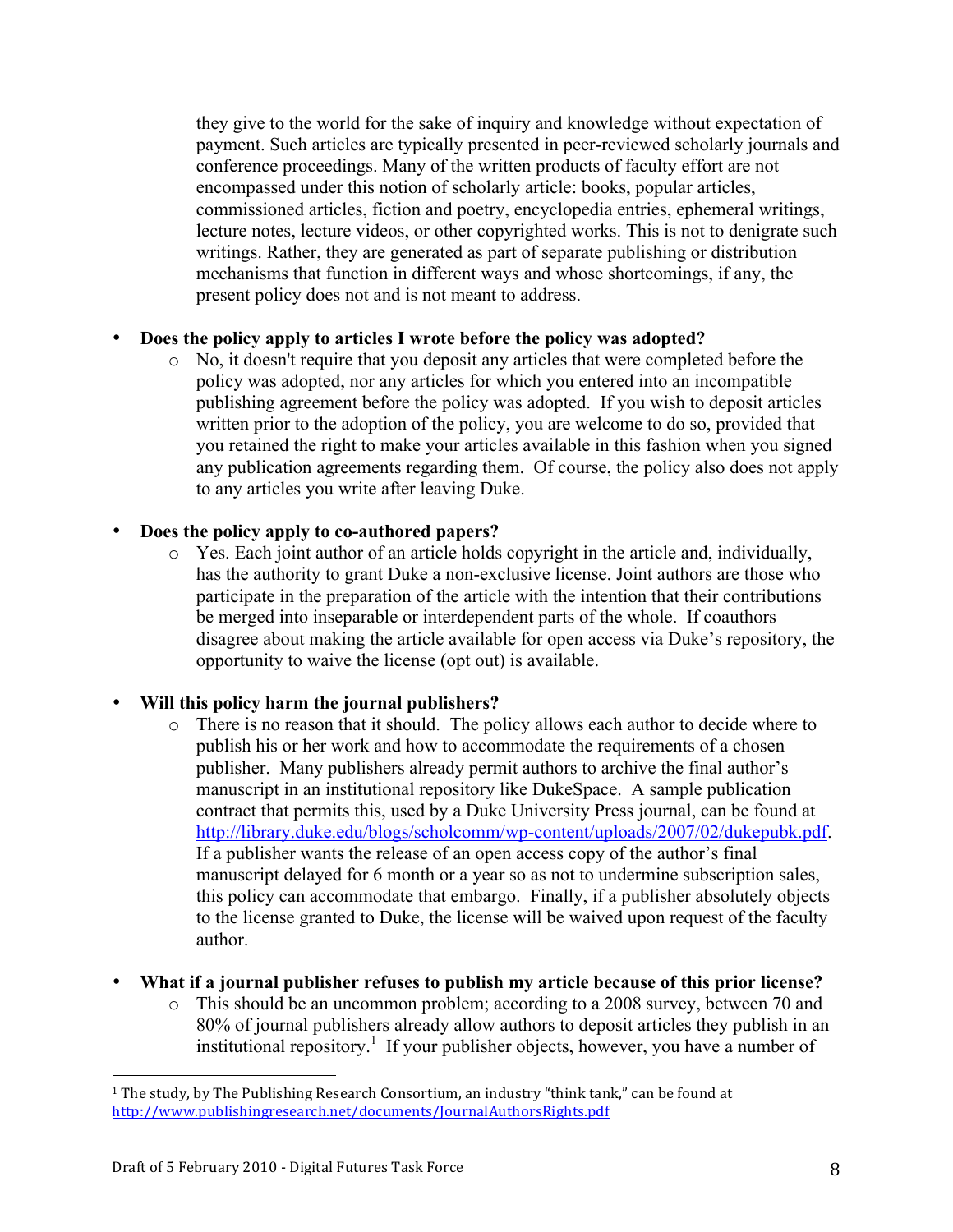options. One is to obtain a waiver of the license under the policy. Alternatively, you can work to persuade the publisher that it should accept Duke's non-exclusive license in order to be able to publish your article, or seek a different publisher. You can consult with Duke's Office for Scholarly Communication for help in the process of working with publishers and addressing their specific concerns.

#### • **How does the waiver process work?**

This will depend on the method by which your article is submitted to the DukeSpace repository. If you (or someone you designate) submits your article, you will have the option at the time of submission to specify whether you are opting out of the open access provisions of the license (in which case a copy of your work will be archived by Duke, but access will not be provided to the public from Duke) or by placing a temporary embargo (delay of release) on open access. If article citations and full text are being collected by other means (automated processes based on your faculty database profile or online bibliographic sources, or as a service by librarians, for example) you will be asked whether any of your articles require a waiver or embargo. In many cases, the Library's Scholarly Communications Office or automated processes should be able to advise you on the default policies of your publishers using databases of publisher copyright and selfarchiving policies (such as  $\overline{\text{SHERPA/RoMEO}}^2$ ). See below for more information on the submission process.

#### • **Can I delay access to my article in DukeSpace?**

o Yes, you can also instruct that your article not be accessible for some period of time after publication (an embargo). Doing this may make some publishers more comfortable with this policy, without requiring a complete waiver. In this case, your article will not become available in DukeSpace until after the period of time you designate has elapsed.

#### • **How will this license affect the peer-review of my article and the promotion and tenure process?**

- o Since this policy does not affect your ability to submit your article for publication to any journal you wish, the peer-review will be determined by the practices of the journal you choose and will not be affected by the prior license to Duke. After you make any changes to your article in response to the review process, you should submit the revised version so that the DukeSpace repository will contain the final author's version of your article. As with peer-review, this license will have no impact on the promotion and tenure review process because you will still be free to publish in whatever journal you wish that will accept your work.
- **My publication contract allows me to put the "final author's version" of my article in an institutional repository, but not the "publisher's version." What are these different versions?**
	- o These discussions generally distinguish three versions of an article. The "pre-print" is the version you submit initially to a publisher and which is sent out for peer-review. The final author's version (sometimes called a post-print) is the revised version that

<sup>&</sup>amp;&&&&&&&&&&&&&&&&&&&&&&&&&&&&&&&&&&&&&&&&&&&&&&&&&&&&&& <sup>2</sup> http://www.sherpa.ac.uk/romeo/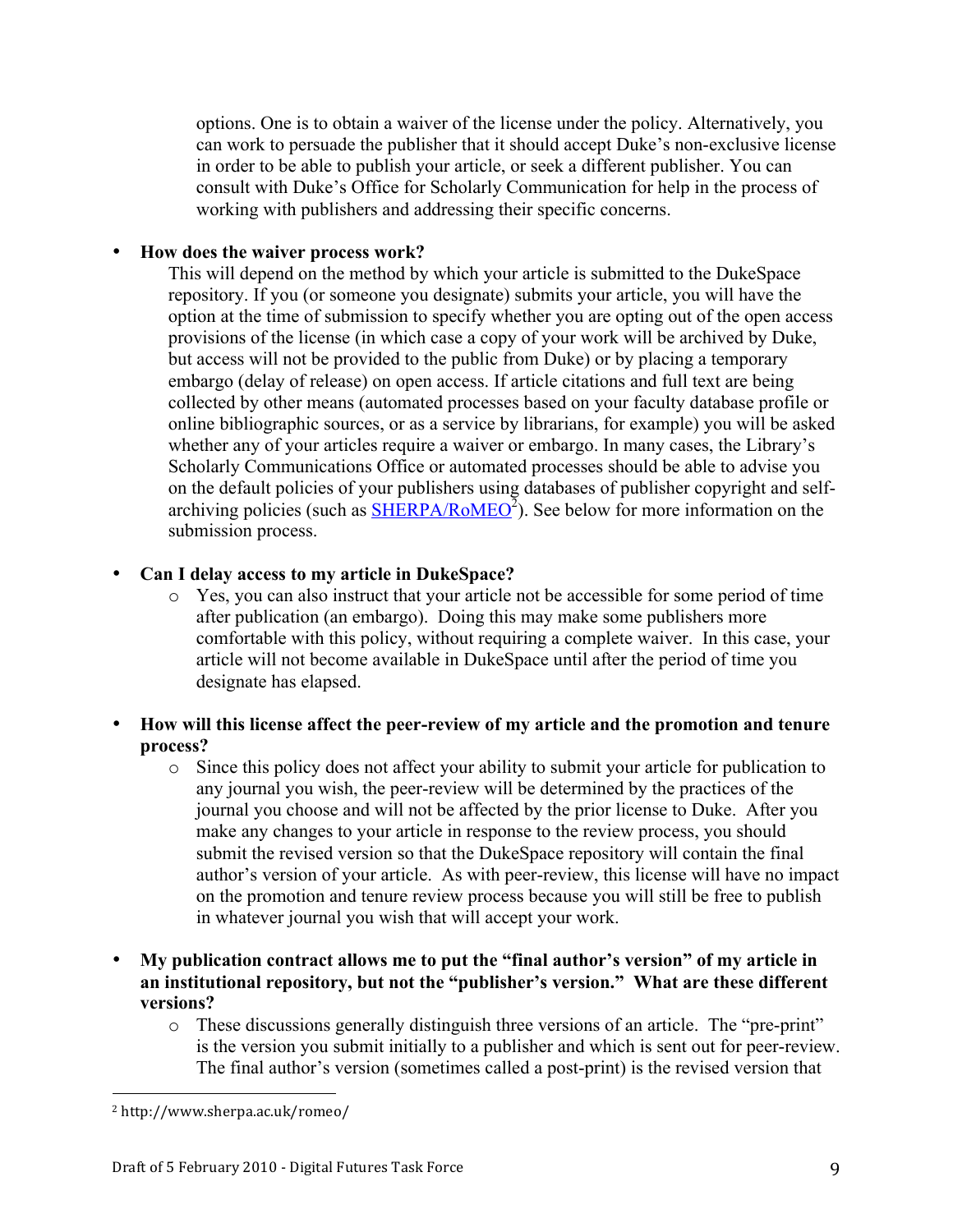you create after the peer-review process and in response to comments from reviewers. This is the version that will usually be deposited in DukeSpace under this policy (and many publishers already allow this under their existing publication contracts). The publisher's version is the article as it appears in the journal, after it is copyedited and formatted by the publisher. Publishers are inconsistent about whether they allow deposit of the publisher's version in an institutional repository; some allow and even encourage it while others forbid it. In any case, there should be little substantive difference between the published version and the final author's versions that will be available in DukeSpace. DukeSpace will accept the latest version possible under the publisher's contract, and will wherever possible provide a link to and citation information for the published version, to make clear that the published version is the preferred version and that the Duke copy is a secondary copy for archival purposes and to provide access to readers who do not have access to the published version.

- **My publisher offers open access to articles it publishes for a fee. How does this relate to the policy?**
	- o Because this license allows Duke to provide open access to your article in DukeSpace, it is not necessary for you to pay a separate fee to the publisher for the same level of access. If you wish to do so, of course, you are free to make that decision, and some grant funders who support research allow grant money to be used in that way.

## **DukeSpace and the planned service model for assisting with deposit.**

#### **How will the process work?**

- As the policy has not yet been adopted, precise procedures have not yet been worked out for assisting faculty to deposit and make available their articles via a Duke repository. We anticipate that there may be several options to make this process simple and quick for faculty or their assistants.
- For authors wishing to submit articles themselves (or have someone submit on their behalf), there will be a web form to do so.
- In many cases, initial compilation of lists of your publications might be done periodically through automated processes based on your faculty database profile or online bibliographic sources (i.e. Google Scholar, Web of Science, or repositories like PubMedCentral to which you have already submitted articles), or as a service provided by librarians. In these cases, you would be asked to confirm the information collected, specify whether you need to opt out of the policy or place a temporary embargo on any of them, and upload your final author's version if one was not able to be collected from the published source.
- We aim to integrate the deposit process as much as possible with other existing processes that faculty already perform, such as updating profile web pages or submitting citations of publications for annual reports – in this scenario you might upload a formatted list of citations (exported from EndNote or Refworks or Zotero, for example) and an automated process would assist in preparing reports and profile